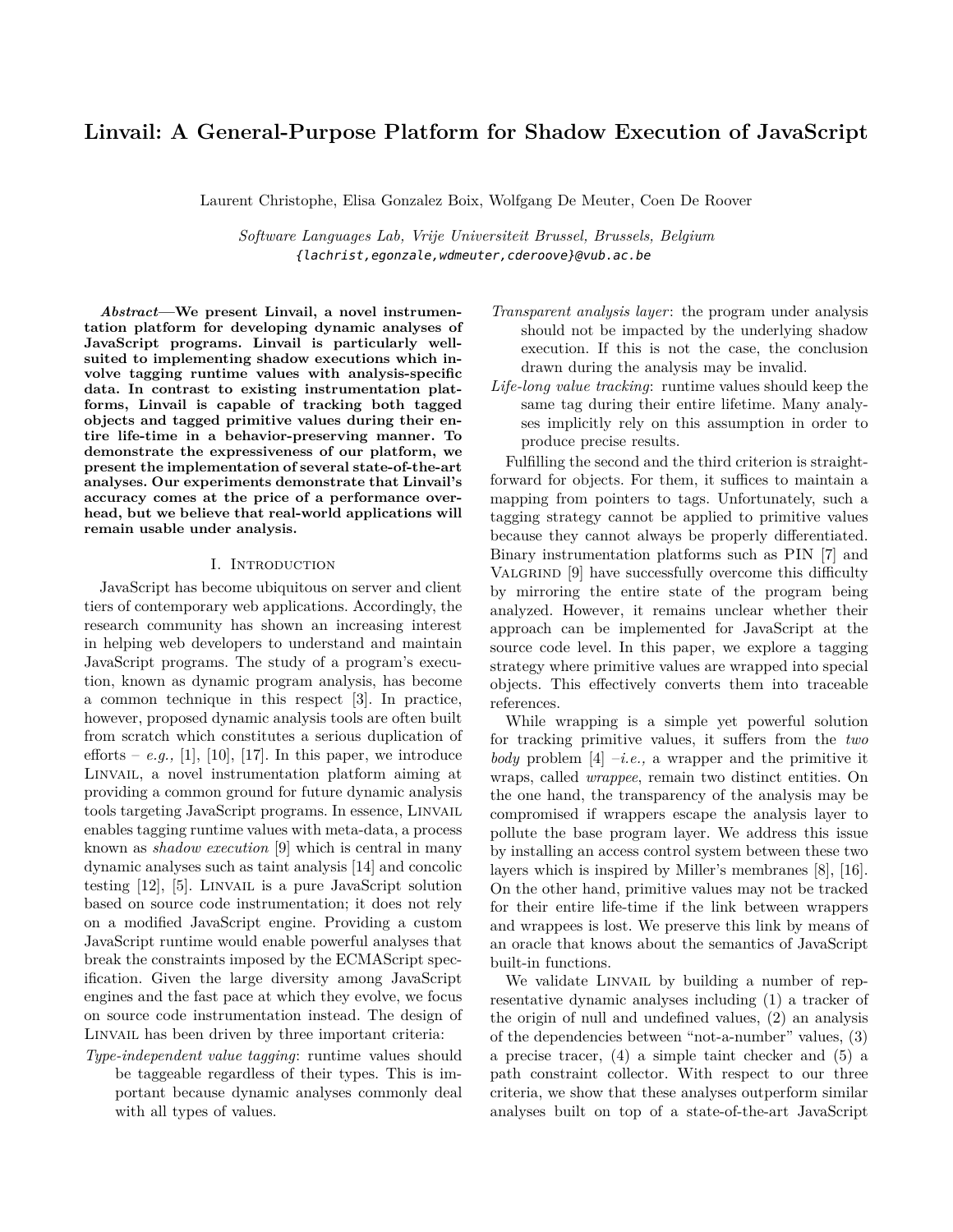instrumentation platform, namely Jalangi. Finally, we demonstrate the applicability of our approach by running our analyses on the SunSpider benchmark suite. Although we observed a significant performance overhead on the SunSpider benchmarks, we believe that real-world JavaScript programs are less computationally expensive and will remain usable.

# II. Motivating Example

We illustrate the need for a new dynamic analysis platform through the concrete example of implementing a dynamic taint analysis. Dynamic taint analysis is a form of information flow analysis which aims at detecting flows of data that violate program integrity by marking or *tainting* program values [14]. The goal of our taint analysis is to detect whether passwordrelated information can leak to the Document Object Model (DOM) and therefore become visible screen. As stated in the introduction, we wanted our approach to be independent of a specific JavaScript engine out of applicability concerns. Hence we only consider program instrumentation techniques in this section.

#### *A. Tagging Runtime Values*

In our taint analysis, the initial values to be tainted/ tagged are the strings taken from password fields. String is not the only type of value that our analysis should support though; in JavaScript, it is easy to convert a string to an array of numbers or use it as a property name inside an object. After a number of these operations, the entire range of runtime values in a program is susceptible to contain password-related information. This brings to the surface our first criterion: **A generalpurpose platform for shadow execution should be able to tag values regardless of their type**.

Our taint analysis, and shadow execution in general, requires modifying language semantics to ensure that analysis tags are properly updated while a program under analysis is executed. To this end, program instrumentation is often combined with reflection if supported by the language. Reflective APIs are appreciated because they take care of low-level concerns such as separating the base layer from the meta layer. Unfortunately, current JavaScript reflection capabilities are restricted to object-related operations [15]. Hence, if our taint analysis would solely rely on the reflective API of JavaScript, it would not be able to reason about primitive values and therefore fail our first criterion.

An alternative lower-level approach to modifying the semantics of a language is to systematically replace syntactic expressions by calls to trap functions as depicted in Table I. For instance, after instrumentation, the trap binary can be called in place of every binary expression present in the original program. This would essentially

| Original         | Instrumented                         |  |  |  |
|------------------|--------------------------------------|--|--|--|
| 1                | traps.literal(1,AST)                 |  |  |  |
| x ? y : z        | traps.test(x) ? $y : z$              |  |  |  |
| 0.a              | traps.get(o,"a", AST)                |  |  |  |
| $0.a = x$        | traps.set(o,"a",AST)                 |  |  |  |
| for $(k \infty)$ | $\ldots$ traps.enumerate(o) $\ldots$ |  |  |  |
| $x + y$          | traps.binary("+",x,y,AST)            |  |  |  |
| !x               | traps.unary("!", x, AST)             |  |  |  |
| f(x,y)           | traps.append(y(f, null, [x, y], AST) |  |  |  |

Table I: Sample of program instrumentation inserting syntactic traps

enable rewriting the semantics of JavaScript's binary operations. Such a program transformation can be implemented using existing instrumentation platforms such as JALANGI $2^1$  and ARAN<sup>2</sup>. While syntactic traps enable tagging objects by comparing pointers, primitive values remain an issue. Suppose that our taint analysis is applied to a program requesting a birthdate and a password, and that the user carelessly uses its birthdate as a password. In that case, the string originating from the password field cannot be differentiated from the string originating from the date field. Yet only the password string should trigger an alarm if it happens to escape to the DOM.

Popular X86 binary instrumentation platforms such as PIN  $[7]$  and VALGRIND  $[9]$  overcome this difficulty by mirroring the entire state of the program under analysis. However, JavaScript is significantly more complex than machine code. It therefore remains unclear whether shadow states can be fully implemented at the source code level of JavaScript. This point is further discussed in Section VI. In this paper, we explore an alternative tagging strategy where primitive values are wrapped into special objects. This effectively converts them into traceable references. The following listing illustrates a manual adaptation of such a tagging strategy to the specific needs of the taint analysis:

```
1 var tainted = new WeakMap(), wrapped = new WeakSet();
  function taint (x, t) {
    3 if (t && isPrimitive(x))
      wrapped.add(x = {inner:x};if (t)6 tainted.set(x, t);
    return x;
8 }
9 function clean (x) { return wrapped.has(x) ? x.inner : x }
```
Listing 1: Taint using explicit wrappers

<sup>1</sup>https://github.com/ksen007/jalangi2 <sup>2</sup>https://github.com/lachrist/aran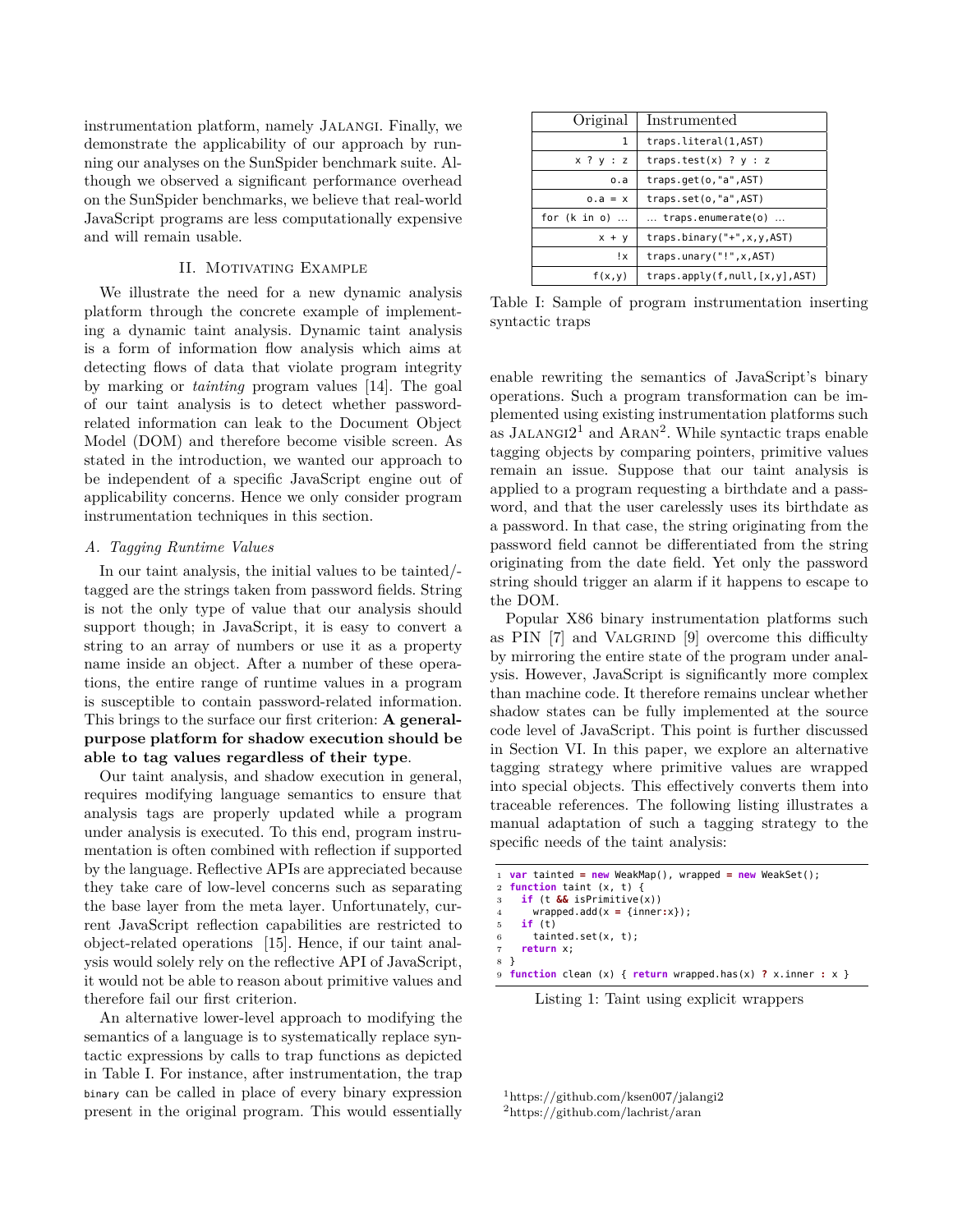Listing 1 tracks runtime values through two weak collections<sup>3</sup>: tainted which maps pointers to taints and wrapped which differentiates wrappers from the runtime values of the program under analysis. The function clean unwraps its argument if applicable.

## *B. Naive Implementation*

Based on the tagging strategy of Listing 1, we provide in Listing 2 a naive implementation of our taint analysis by defining the syntactic traps of Table I.

```
1 var instrumented = new WeakSet();
 2 var traps = {};
 3 traps.test = clean;
 4 traps.get = function (obj, key, ast) {
 5 var src = obj instanceof HTMLInputElement
 6 && obj.type === "password"
            7 && clean(key) === "value";
 8 return src ? taint(obj.value,ast) : clean(obj)[clean(key)];
 9 };
10 traps.set = function (obj, key, val, ast) {
11 var sink = obj instanceof HTMLElement
12 && clean(key) === "textContent"
13 if (sink && tainted.has(val))
14 throw new Error(tainted.get(val)+" leaks at "+ast);
15 if (!wrappers.has(obj) && !isPrimitive(obj))
16 taint(obj, tainted.get(key));
17 return clean(obj)[clean(key)] = val;
18 };
19 traps.enumerate = function (obj, ast) {
20 var keys = [];
21 for (var key in clean(obj))
22 keys.push(taint(key, tainted.get(obj)));
23 return keys;
24 };
25 traps.unary = function (op, arg, ast) {
26 var res = eval(op+" clean(arg)");
27 return taint(res, tainted.get(arg));
28 };
29 traps.binary = function (op, left, right, ast) {
30 var res = eval("clean(left) "+op+" clean(right)");
31 return taint(res, tainted.get(left) || tainted.get(right));
32 };
33 traps.literal = function (val, ast) {
34 if (typeof val === "function")
35 instrumented.add(val)
36 return x;
37 };
   38 traps.apply = function (fct, ths, args, ast) {
39 if (instrumented.has(fct))
40 return fct.apply(ths, args);
41 throw new Error("Call to non-instrumented function...");
42 };
```
Listing 2: Naive taint analysis

The trap test makes sure no wrappers are used as predicates inside conditional structures. The trap get checks if a password is being fetched from the DOM and the trap set checks that no password-related information is being leaked to the DOM. The trap enumerate returns an array of tainted keys if the object is tainted. Note that objects become tainted in trap set when tainted keys are added to them. The traps unary and binary forward operations to wrappees; if one of the arguments has been tainted, the taint is propagated to the result. To keep the code concise, unary and binary operations are forwarded using the infamous eval function. Alternatively, a case analysis could have been performed on the string op. The trap literal marks literal functions as being *instrumented*, *i.e.,* they may receive and return wrappers. The trap apply forwards the call if the function is instrumented or throws an error otherwise.

*Non-instrumented functions* are either built-in functions, or functions declared in code areas that the user decided to leave out of the analysis. Section III-A motivates the fine-grained and selective nature of this instrumentation. Since our naive implementation does not support calls to built-in functions at all, it is not usable in practice. To address this limitation, several challenges need to be overcome. These will be discussed in the next section.

## *C. Calls to Non-Instrumented Functions*

When calling a non-instrumented function, a first problem arises when the function accesses a wrapper instead of its wrappee. The non-instrumented function may then behave very differently, causing the instrumented and original code to deviate in behavior. Consider Listing 3; a password is fetched from the DOM at line 1 and it is leaked to the DOM at line 3 under the condition of line 2. In standard JavaScript, this condition always succeeds and our taint analysis should flag a leak in every possible execution. However, if JSON.stringify accesses the wrapper of pass instead of its wrappee, it will return the string {"a":{"inner":"secret"}} instead of {"a":"secret"} and the password will not leak into the DOM. Our analysis would then wrongly conclude that the execution respected the taint policy.

This issue illustrates the importance of our second criterion: **The analyzed program should not be impacted by the underlying shadow execution.** To solve this issue, wrappers should be interchanged with their wrappees right before they escape to noninstrumented functions. However, this condition is technically challenging to detect in JavaScript as it can manifest itself in different ways (*c.f.,* Section III-A).

|   | 1 var pass = document.getElementById("pass").value;                      |
|---|--------------------------------------------------------------------------|
|   | 2 if $( / \{ "a":": : " \} / . \text{test}(JSON.stringify(\{a:pass\})))$ |
| 3 | $document.getElementById("leak") . textContent = pass;$                  |
|   |                                                                          |

Listing 3: Transparent Analysis Layer

The second problem arises when calling a noninstrumented function breaks the link between a wrappee and its wrappers. This may happen when wrappers are interchanged with their wrappees to preserve the transparency of the analysis. Listing 4 illustrates this with the Array.prototype.push and Array.prototye.pop builtin functions. A password is fetched from the DOM at

<sup>3</sup>Weak collections have been introduced in the latest JavaScript specification; their key feature is that they allow their elements to be garbage collected. This is sometimes appropriate in the prevention of memory leaks.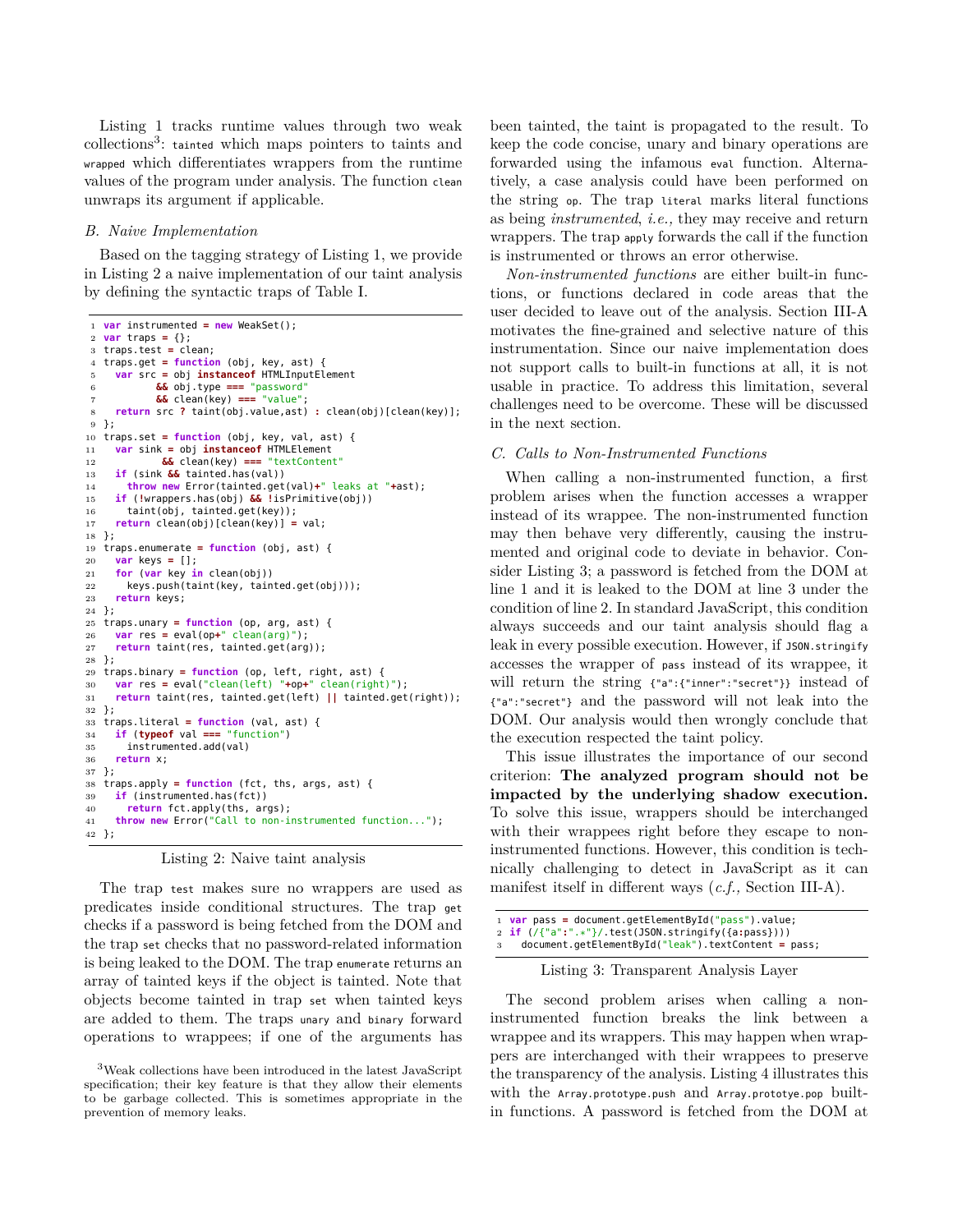line 2, pushed to an empty array, retrieved from that array and leaked into the DOM at line 5. The analysis should indicate a leak at line 5 of password information originating from line 2. For this to happen the values referred to by pass1 and pass2 should share the same tag; not because they are *equal* but because they share the same *origin*. This brings us to our third criterion: **Runtime values should keep the same tag during their entire life-time**. For wrappees being standard primitive values, it is challenging to track what they become after non-instrumented functions return.

```
1 var array = [];
```

```
2 var pass1 = document.getElementById("pass").value;
```

```
3 array.push(pass1);
  4 var pass2 = array.pop();
```

```
5 document.getElementById("leak").textContent = pass2;
```
Listing 4: Life-Long Value Tracking

# III. Overview of the Approach

In the previous section we showed that the difficult part of implementing shadow execution through program instrumentation is the handling of calls to non-instrumented functions. In Section III-A and Section III-B, we introduce two of Linvail's key components for calling non-instrumented functions that respect the three distilled criteria. We proceed with the implementation of our approach in Section III-C and revisit the motivating example in Section III-D.

# *A.* Linvail*'s Access Control System*

The problems listed in Section II-C call for a means to control the values exchanged during calls to noninstrumented functions. To better understand how to implement such a system, let's take a step back from JavaScript and program instrumentation, and analyze the different cases in which a value is exchanged between two parties. We borrow from the software security literature two fictive parties: *Alice* and *Bob*.

- 1) Alice passes a *primitive value* to Bob. Primitive values being immutable and atomic by definition, Bob can only access the information carried by the primitive values and no further value exchanges may happen.
- 2) Alice passes a *function* to Bob. If Bob defined the function, no further value exchange may happen. But if it was Alice who defined the function, Bob can further pass values to Alice as arguments and Bob can further receive values from Alice as results.
- 3) Alice passes a *collection* to Bob. To reason about this case, we introduce the concept of *ownership*. If Bob owns the collection, no further value exchange may happen. But if it is Alice who owns the collection, Bob can further pass values to Alice by writing to the collection and Bob can further receive

values from Alice by reading from the collection. Note that the frontier of collection ownership is arbitrary. For instance, nothing prevents Alice from owning collections that Bob created. It could even be possible to partition the ownership of a collection or change its ownership over time.

Considering "Alice" as "instrumented code areas", "Bob" as "non-instrumented code areas" and "collections" as "objects", the enumeration above provides a good idea of the cases that our access control system must cover. To make sure that Alice and Bob cannot exchange information through their scope, we fix the granularity of the selective instrumentation at the module level. Our access control system is based on *proxies* [15], [16], a new API for reflection introduced in ECMAScript6. It enables intercepting object-related operations on distinct objects called *proxies*. In reflection terminology, the process of transforming a regular object to a proxy is an instance of *virtualization*. Listing 5 provides an example of virtualization using the constructor Proxy which accepts a value to virtualize and a set of trap functions.

```
1 var handlers = {
     2 get: function (target, key, receiver) {
3 console.log("get "+key);
        4 return Reflect.get(target, key, receiver);
     5 },
 6 set: function (target, key, value, receiver) {
7 console.log("set "+key+" "+value);
        8 return Reflect.set(target, key, receiver);
9 },
10 apply: function (target, self, arguments) {
11 console.log("apply "+arguments);
12 return Reflect.apply(target, self, arguments);
13 }
14 };
15 var proxy = new Proxy(object, handlers);
```
Listing 5: A log-and-forward proxy

In our approach, both functions defined inside instrumented code areas and objects owned by an instrumented code area are virtualized. The frontier of object ownership is discussed in Section III-B. Our access control system is parametrized by two functions: enter and leave which correspond to the instrumented code's perception for value exchanges. When a noninstrumented function is invoked, leave and enter are called on the arguments and the result, respectively. The rest of the exchanges in the enumeration above are being controlled by the traps present in our proxies. These traps have two modes: the *transparent* mode which is active when instrumented code is being executed and the *control* mode which is active when non-instrumented code is being executed. In transparent mode, the traps just forward the operations to the virtualized object. In control mode, the operations are also forwarded but the values involved pass properly through the function enter and leave.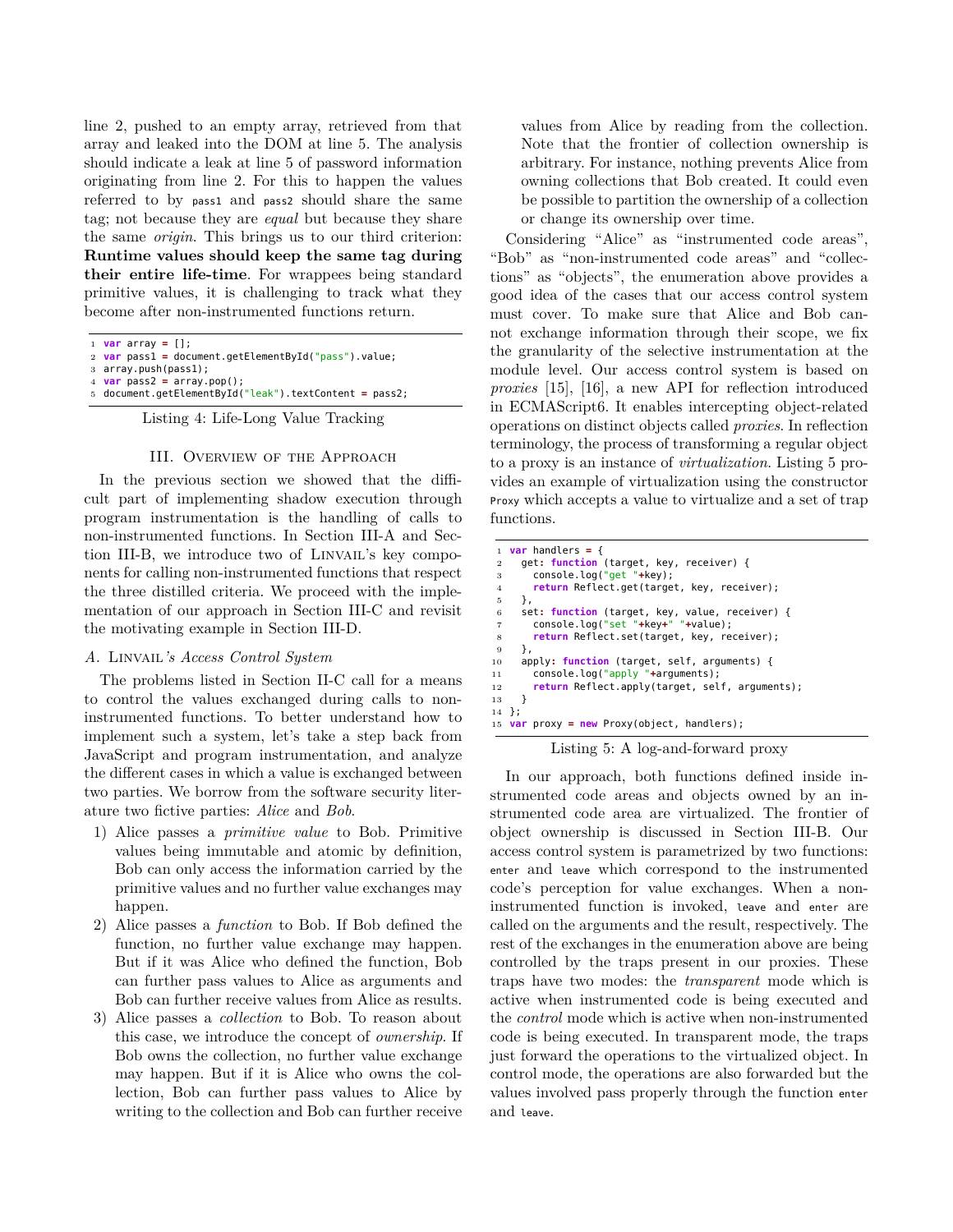The design of our access control system is inspired by the *membrane* pattern [16], [8]. This pattern ensures that only revocable references can be exchanged between two entities. Revoking the membrane would then instantaneously prevent any further communication between the two entities. To the best of our knowledge, we are the first to use a variant of the membrane pattern in a dynamic program analysis setting. Also, there exist two key differences between the membrane pattern and our access control system. First, in the membrane pattern, values are virtualized when they are exchanged whereas in our approach proxies exist in both entities but have two actionable modes. Second, in our approach, the ownership of an object can change over time and is not fixed by its creation location which is not the case in the membrane pattern.

# *B.* Linvail*'s Oracle*

Our access control system alone is sufficient to preserve the transparency of analyses; it suffices to provide a function leave that unwraps the value escaping from instrumented code. For instance, function clean of Listing 1 could directly be set as the leave function. The simplest implementation of the function enter would be to ask the analysis layer directly whether it wants to wrap the value entering instrumented code. However, this would mean that we systematically loose track of all values involved in non-instrumented code. Such behavior performs poorly with respect to our third criterion. The purpose of our oracle is to improve the tracking of runtime values.

First, our oracle is responsible for rewrapping entering values. Consider the built-in Array.prototype.forEach which applies a callback to all the elements of an array as depicted in Listing 6. When the call xs.forEach(f, t) is evaluated, our access control system detects the following initial sequence of exchanges: xs leaves, <sup>f</sup> leaves, xs.length leaves, xs[0] leaves, xs[0] enters, <sup>i</sup> enters, xs enters. The oracle's responsibility is to detect that the xs[0] and xs values entering are not novel from the point of view of the instrumented code. Hence, the analysis layer should only be notified about the entrance of <sup>i</sup>. This requires our oracle to retrieve the wrappers of xs[0] and xs if any. To perform this task, our oracle uses information that has to be entered manually about important JavaScript built-ins.

```
1 Array.prototype.forEach = function (f) {
2 var l = this.length;
3 for (var i = 0; i<l; i++)
4 f(this[i], i, this);
5 }
```


The second responsibility of our oracle is to define the frontier of object ownership. For the sake of simplicity,

| Code           | External function          |
|----------------|----------------------------|
| new $F(x,y)$   | $Reflect.config.$ $(x, y)$ |
| 0.a            | Reflect.get(o, "a")        |
| $0.a = x$      | Reflect.set( $o, "a", x$ ) |
| delete o.a     | Reflect.delete(o, "a")     |
| for $(k in 0)$ | Reflect.enumerate(o)       |
| !x             | Reflect.unary(" $! "$ , x) |
| $x + v$        | Reflect.binary("+", x, y)  |

Table II: Normalized language constructs as calls to reflective function; Reflect.unary and Reflect.binary are not standard.

our oracle is stateless; rewrapping is only based on the values exchanged locally. Consider again Listing 4, if array is not owned by the instrumented code it may not contain wrappers. Hence, our oracle cannot deduce that pass1 and pass2 refer to the exact same value because no information is kept between line 3 and 4. This example illustrates that our approach performs better as the instrumented code owns more objects. However, before changing an object's ownership, we must be sure that non-instrumented code has not kept an alias to this object. Otherwise, wrappers could be written to the object while non-instrumented code could by-pass our access control system by accessing this alias. As for rewrapping, our oracle also uses information that we manually input. For instance, our oracle knows that the built-in Object.create(proto) returns an alias-free object. An important class of objects that can be guaranteed to be alias-free are the objects pre-existing inside the global object and the global object itself. Consequently, values written to the global object will be considered as leaving instrumented code.

## *C.* Linvail*'s Implementation*

We have implemented LINVAIL and made it available under the MIT license at https://github.com/lachrist/linvail. Figure 1 depicts the interaction between the different components of an analysis built on top of Linvail. On the bottom of the diagram is the instrumentation layer. It provides a simplified interface by normalizing language constructs into calls to reflective functions as depicted in Table II. Our access control system implements this interface; it expects the functions enter and leave and provides the function chown which makes an object belong to the instrumented code by virtualizing it. Next comes our oracle which provides the function enter and leave and manages the ownership frontier with calls to the function chown. Finally comes an analysis layer, which has to be implemented by the user of our approach. It is the focus of this section.

Before proceeding to the API of our approach, we briefly assess how our approach performs with respect the three criteria introduced in Section II.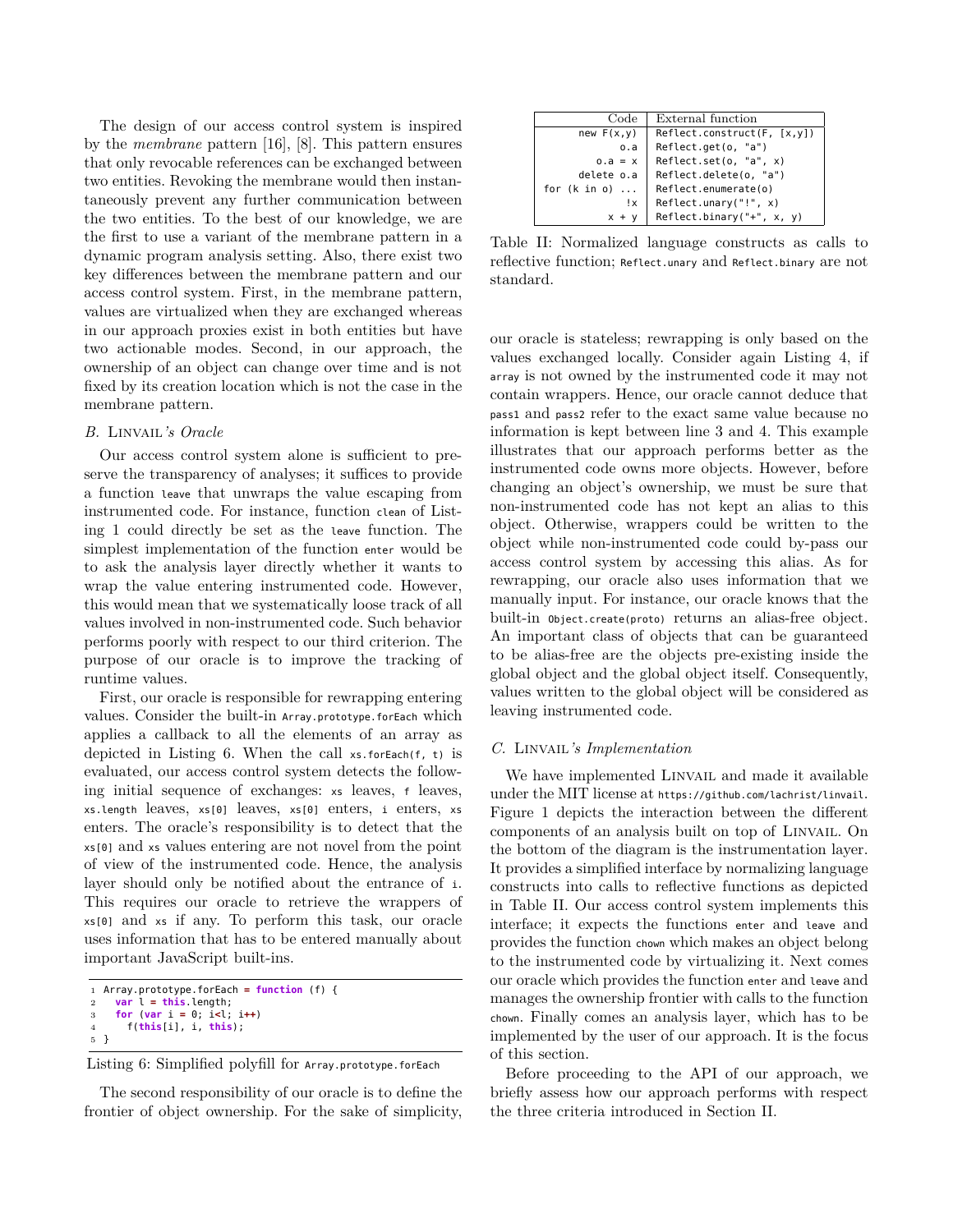

Figure 1: Component architecture of a LINVAIL analysis

- *Type independent value tagging*: Through the wrap function, the analysis layer has the opportunity to tag every single value entering instrumented code; this first criterion is therefore entirely satisfied.
- *Transparent shadow execution*: Thanks to our access control system, no wrapper may escape to noninstrumented code. The second criterion is therefore also satisfied. Note that the analysis layer can still impact the execution of the program under analysis. For instance, stack.push could throw an error and preclude the program under analysis from continuing its normal execution. Also, the logging required for an analysis can affect the performance of the executed program. In short, our approach enables but does not ensure transparent analyses.
- *Life-long value tracking*: The oracle was introduced for our approach to satisfy this criterion. However, it performs based on knowledge about the implementation of the non-instrumented functions that are being executed. Without this knowledge, the oracle resorts to a conservative strategy that might result in incomplete traces for the primitive values involved.

Listing 7 demonstrates the usage of Linvail; it depicts an empty analysis that wraps every single value entering instrumented code. The top-level function of our approach expects two arguments and returns a function performing the analysis. The first argument is a stacklike object that should provide two methods: push and pop. They will be invoked before, and after a call is performed within instrumented code, respectively. The argument passed to push is an object containing the fields: function, this, arguments and ast. The function, this and arguments fields contain the values involved during the call. The  $ext{ast}$  field is the ESTree syntactic node<sup>4</sup> where the call occurred. Note that many language-level constructs are normalized into calls to built-in functions. For instance, the expression  $x + y$  is processed by the analysis as Reflect.binary("+", x, y). Original operations can still be retrieved through call.ast nevertheless.

The second argument is a function that is called when our access control system detects that a value enters the instrumented code, and that this value is considered new by the oracle. The two arguments passed to this function are the entering value and some contextual information. The value returned by this function, if any, is a wrapper object containing a method unwrap. This method will be called with contextual information whenever the value leaves instrumented code. Although wrapping is only required for primitive values, we extend it to objects to provide a uniform API. The possible values provided by Linvail for the contextual information are: (i) An AST node: for literal values and conditional structures present in instrumented code; (ii) A string: produced to explain the origin of values exchanged in calls to non-instrumented functions *e.g.,* "result" or "arguments[0]". (iii) Null: for all other values.

```
1 var stack = {};
```

```
2 stack.push = function (call) {};
```

```
3 stack.pop = function (result) {};
  4 function unwrap (contex) { return this.inner }
```

```
5 function wrap (x, contex) { return {inner:x, unwrap:unwrap} }
```

```
6 var analysis = Linvail(stack, wrap);
```

```
analysis(jsCode);
```
Listing 7: An empty, wrap-everything analysis.

# *D. Revisiting the Motivating Example*

In Listing 8, we provide a second implementation of our motivating example. This time, we are using Linvail's API instead of the syntactic traps of Table I. While the size of our two different implementations is comparable, calls to non-instrumented functions are now properly supported.

Lines 1–19 implement the call stack interface. Before an instrumented call is performed, calls.push is invoked and it is first checked whether the call is a source at line 3 till 6 or a sink at line 8 till 10. The call is then decorated with an empty array that will be populated later by wrappers exchanged with non-instrumented code. Note that this array will remain empty if the function about to be called is instrumented. Line 12 finally pushes the call to the stack. After performing an instrumented call, calls.pop is invoked and the taint of the call is propagated to all wrappers involved in the call.

```
4https://github.com/estree/estree
```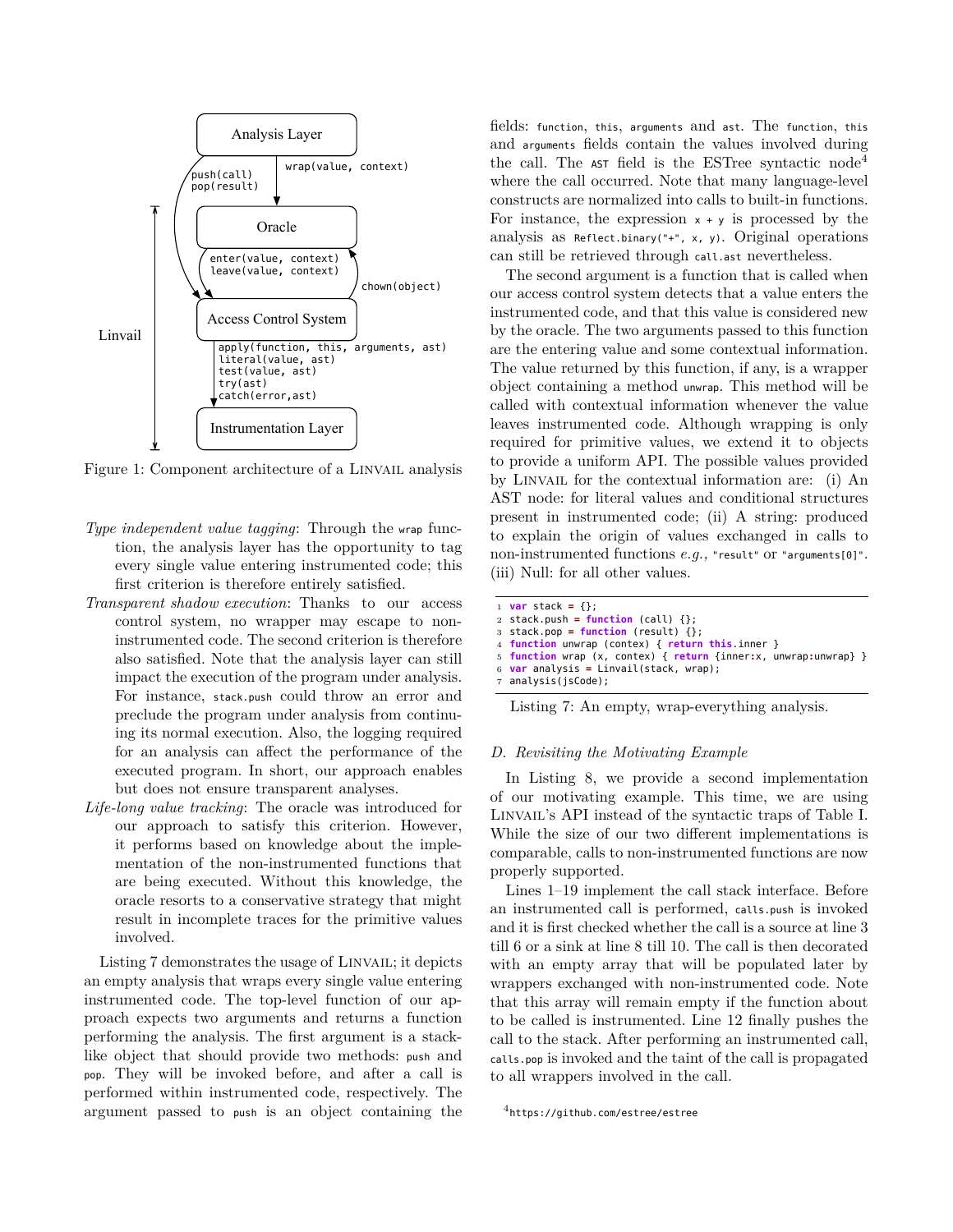The remainder of the code snippet shows the wrap and unwrap functions. Whenever a new value enters instrumented code, wrap is invoked. If the current call is tainted or if the entering value is an object, a wrapper is returned. We track every object because they may become tainted later. When a wrapped value leaves instrumented code, unwrap is invoked. If the wrapper is tainted and the current call is a sink, an error is thrown at line 27 notifying the developer that password-related information is leaking to the DOM. Otherwise, the taint of the wrapper is propagated to the call and the wrapper is added to the array of wrapper involved in the call.

```
1 var calls = [];
2 calls.push = function (call) {
3 call.taint = call.function === Reflect.get
 4 && call.arguments[0] instanceof HTMLInputElement
                5 && call.arguments[0].type === "password"
                6 && call.arguments[1] === "value"
                7 && call.ast;
 8 call.sink = call.function === Reflect.set
9 && call.arguments[0] instanceof HTMLElement
10 && call.arguments[1] === "textContent";
11 call.wrappers = [];
12 Array.prototype.push.call(this, call);
13 };
14 calls.pop = function (res) {
15 var c = Array.prototype.pop.call(this);
16 for (var i=0; i<c.wrappers.length; i++)
17 c.wrappers[i].taint = c.wrappers[i].taint || c.taint;
\begin{matrix} 18 \\ 19 \end{matrix} C
   19 calls.last = function () { return this[this.length-1] };
20 function wrap (val, ctx) {
21 var taint = calls.last().taint
22 if (taint || !isPrimitive(val))
23 return {inner:val, taint:taint, unwrap:unwrap};
_{24}25 function unwrap (ctx) {<br>26 if (this.taint && cal
     26 if (this.taint && calls.last().sink)
27 throw tnt+" leaks at "+calls.last().ast;
28 calls.last().taint = calls.last().taint || this.taint;
29 calls.last().wrappers.push(this);
30 return this.inner;
31 }
32 var analysis = Linvail(calls, wrap);
```
Listing 8: Taint analysis built on top of Linvail

#### IV. Technical Discussion

In this section, we discuss some technical points that were left open until now. The programs supported by Linvail have to comply with the strict mode of EC-MAScript<sup>55</sup>. ECMAScript6 has since been released, but we do not foresee any challenges in supporting the strict mode of ECMAScript6 as well. Supporting standard mode of either ECMAScript5 or ECMAScript6, on the other hand, will require a larger implementation effort. This is because strict mode is an alternative to the standard semantics that protects programs from some common pitfalls. It also reduces the number of interactions of a value with the environment that Linvail has to support: (i) The language construct with allows using a plain object as an environment frame. (ii) The ability to pass a string to the eval function that defines new variables in the current environment frame. (iii) The aliases between the fields of the arguments object and the formal parameters of a function.

A more pressing limitation of our implementation concerns the way in which the analyzed program is modularized. The Linvail prototype only supports monolithic scripts at the moment. Support for the server-side as well the client-side module systems that are becoming prevalent is immediate future work.

Linvail itself imposes some requirements on the JavaScript engine it is executed on. Our implementation requires the *proxy* API introduced by ECMAScript6. Currently, only the Firefox and Edge browsers fully support this API. However, it should be supported by more JavaScript engines in the near future –  $e.g.,\ \nabla 8^6$ .

Finally, our implementation of the instrumentation process is of particular note. As depicted in Listing 7, analyses created using LINVAIL result in an analysis function that instruments and executes a JavaScript program. This design decision enables supporting programs that generate code dynamically, a distinct advantage of our design decision.

# V. Evaluation

Our evaluation of LINVAIL is three-fold. First we establish that Linvail is sufficiently expressive to build several representative dynamic analyses. We then show and explain why the quality of our analyses outperforms analyses built on top of Jalangi, a state-of-the-art platform for instrumenting JavaScript. Finally, we demonstrate that analyses built using LINVAIL are capable of analyzing realistic programs from the SunSpider benchmark suite. All the data related to our experiments is available at http://soft.vub.ac.be/~lachrist/linvail/validation.

## *A. Ease of Implementing Analyses*

To demonstrate the expressiveness of our approach, we implemented six analyses on top of LINVAIL. All but the identity analysis are practically relevant and representative for the kind of analyses targeted by shadow execution platforms [13], [9], [7]. We indicate the lines of code required for each implementation as a very rough estimation of their complexity:

track-void ( $\approx 30$  loc) tracks the origin of undefined values and null. As in most other languages, many errors in JavaScript programs are due to null pointer dereferences. When a value being null or undefined causes the language runtime to throw an exception, this analysis logs the origin of the faulty value to help developers fix the bug.

 $6$ https://code.google.com/p/v8/issues/detail?id=1543

<sup>5</sup>Programs can activate this mode using a "use strict"; statement.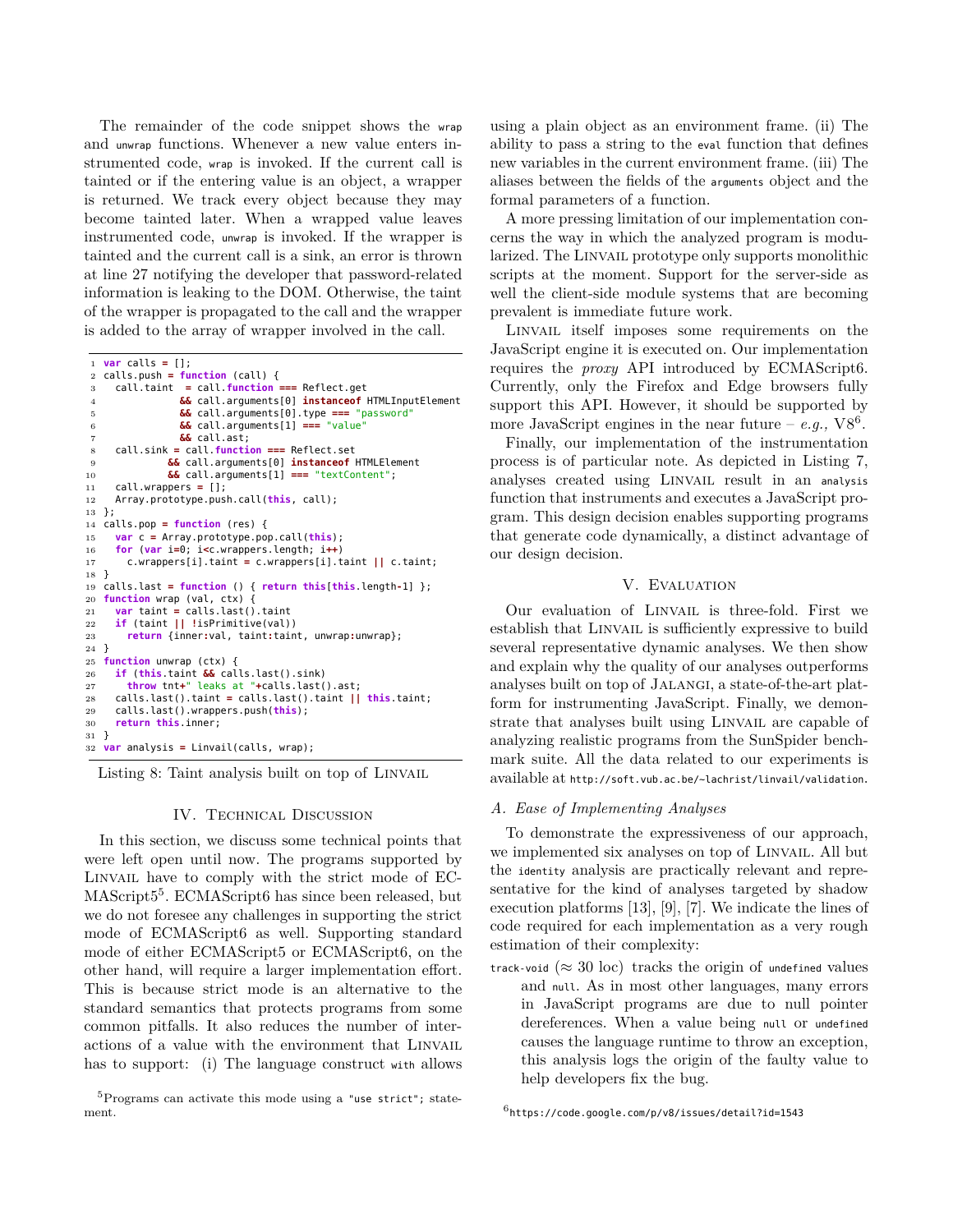- track-nan ( $\approx 30 \text{ loc}$ ) tracks the dependencies between NaN values. In JavaScript, NaN is a special value that indicates a failure during mathematical and parsingrelated operations. For instance, both Math.sqrt(-1) and parseInt("foo") return NaN. The problem with NaN values is that they quickly propagate through successive calls, which renders pinpointing their origin difficult. By tracking the dependencies between NaN values, our analysis facilitates diagnosing their occurrences.
- tracer ( $\approx 70$  loc) is a high-precision tracer for JavaScript. In this analysis, all internal primitive values as well as objects are tagged with a unique identifier. Every call is logged along with its arguments and results when available. The resulting trace is sufficiently precise to replay a recorded execution faithfully.
- taint ( $\approx 50 \text{ loc}$ ) corresponds to the taint analysis presented in Section III. Values read from password fields in the DOM are tainted. Taint is propagated to external functions that are called. If a tainted value is written to the DOM, an error is thrown.
- constraint ( $\approx 50$  loc) symbolically records the path constraints encountered during an execution, as a concolic tester [**?**] would. Every value coming from an input field in the DOM is tagged with a fresh symbol. When a symbolic value is used inside a binary operation, its result will be tagged with a fresh symbol linked to the binary operation. When such a symbolic value is used inside a branching instruction, a path constraint encoding the branch that was taken is recorded.
- identity ( $\approx 10$  loc) is an identity analysis that has no effect; our proxy membrane is activated but no primitive wrapping is performed. This analysis has no purpose but to provide more insight into Linvail's applicability for Section V-C.

# *B. Quality of Implemented Analyses*

To assess the quality of analyses built on top of Linvail, we compare them with similar analyses built on top of Jalangi. Jalangi [13] is a state-of-the-art JavaScript instrumentation platform which inspired the syntactic traps depicted in Table I. It has been employed successfully in building several dynamic analysis tools for JavaScript (*e.g.,* [11], [6]). As such, it is the closest work related to LINVAIL. We have inspected both its original version  $(i.e., JALANGI1<sup>7</sup>)$ , which is now considered legacy software, and the version that is currently maintained  $(i.e., JALANGI2<sup>8</sup>)$  thoroughly.

The inspection of Jalangi2's implementation reveals that syntactic traps comprise the only mechanism available to implement dynamic analyses. As we observed in Section II, syntactic traps alone are not sufficient to implement shadow execution correctly for primitive values. This observation is consistent with the fact that example analyses included with Jalangi2, deal with primitive values by simply logging them without informing the user about their origin. Figure 2 illustrates the limitations of straightforward logging over actual shadow execution. The execution of a small program is depicted under two analyses that both aim at diagnosing NaN appearances. The first analysis is CheckNaN which can be found in Jalangi2's repository as a demonstrating example; the second analysis is our own NaN value tracker, track-nan. The output of CheckNaN is not very useful for understanding why <sup>y</sup> is assigned to NaN, whereas track-nan provides a pointer to Math.sqrt(-1) which actually causes the propagation of NaN.

| 1 var $x = \text{Math.sqrt}(-1)$ ;<br>2 var $y = 2 * x$ ;                                                                  |
|----------------------------------------------------------------------------------------------------------------------------|
| CheckNaN (Jalangi2) ____<br>Observed NaN at testNaN1.js:1:9:1:22 1 times.<br>Observed NaN at testNaN1.js:2:9:2:14 1 times. |
| __________ track-nan (Linvail) _____                                                                                       |
| NaN1: $sqrt(01:8[-1])$<br>NaN2: binary@2:8 [*, 2, NaN1]                                                                    |

Figure 2: Nan tracking using JALANGI2 and LINVAIL.

In Jalangi1's repository, however, we found an additional means for implementing dynamic analyses akin to concolic testing: *concolic values*. Concolic values, originally coined *annotated values* in [13], work similarly to the wrappers of Listing 2. They carry two fields: concrete which contains a runtime value and symbolic which contains the tag associated to this runtime value. As in Listing 2, appropriate unwrapping operations are hardcoded for language-level operations such as property assignment. The key difference with our approach lies in how Jalangi1 supports external calls.

During an *online* analysis (as opposed to a *postmortem* one), JALANGI1 relies on the use of JavaScript's Object.prototype.valueOf() method. It is called by the language runtime whenever a built-in function receives an object where a primitive value was expected, with the goal of coercing the object into a primitive. By overriding the value of implementation such that it returns the value of the concrete field, Jalangi1 supports calls to built-in functions that exclusively expect primitive values. However, this approach cannot ensure that transparency is preserved during calls to built-in functions expecting objects such as JSON.stringify and Array.prototype.filter. These claims are demonstrated in Figure 3 which compares our track-void analysis to the UndefinedNullTrackingEngine example analysis in Jalangi1's repository.

<sup>7</sup>https://github.com/SRA-SiliconValley/jalangi.

<sup>8</sup>https://github.com/Samsung/jalangi2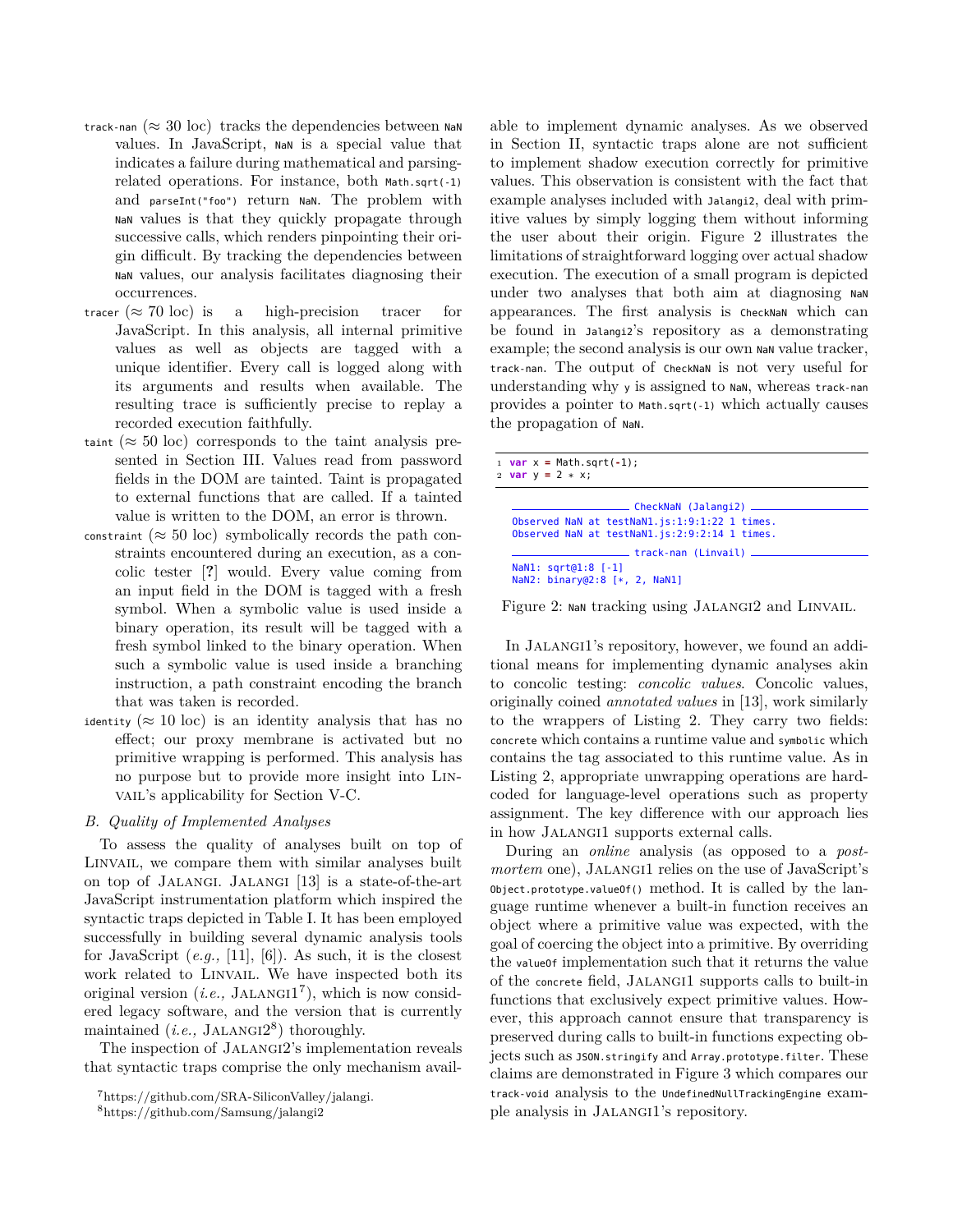```
1 console.log(Math.sqrt(null));
2 console.log(JSON.stringify(null));
3 [1,2,3].filter(function (x) { return x });
          UndefinedNullTrackingEngine (Jalangi1-Online)
  \boldsymbol{\theta}{"concrete":null,"symbolic":"null initialized at ..."}
  TypeError: function x { ...
                        track-void (Linvail)
  Null1: literal@1:22
  Null1 accessed at 1:12
   0
Null2: literal@2:27
  Null2 accessed at 2:12
  null
```
Figure 3: Jalangi1's online concolic values

Jalangi1 supports post-mortem analyses through a *record-and-replay* system. During the replay phase, calls to external functions are simply replaced by their results gathered during the record phase. On external functions featuring side effects such as Array.prototype.pop, such simulation will make the replay execution deviate from the recorded execution. To hide these deviations from the user, Jalangi1 performs systematic synchronization operations during the replay phase. Not executing external calls cleverly avoids the problem of interfacing them with wrappers. However, it brings about the following two shortcomings. On the one hand, concolic values cannot live throughout the execution of external functions. This defeats the entire purpose of our oracle and results in values being tracked for a much shorter time. Consider Figure 4 which compares the same analyses as Figure 3. In JALANGI1's analysis, the origin of the faulty null value is reported to be at line 5 whereas our analysis correctly points to line 1. On the other hand, since the execution is not entirely replayed, users have to reason about partial traces. Consider again Figure 4. It appears that console.log is replayed, but not process.stderr.write. Based on our experience in using Jalangi, this somewhat arbitrary decision makes it harder to reason about its outputs. We believe these two limitations are the reasons for abandoning the record-and-replay system in Jalangi2. Additionally, the logged message This should never happen shows an unreported case in which the replay diverges from the previously recorded execution.

To summarize, the version of Jalangi that is currently maintained only provides syntactic traps which does not suffice to implement shadow execution. The concolic values provided by the legacy version satisfy our first two criteria, but not the last as they cannot live through external calls during the replay phase significantly reducing the precision of resulting analyses.

```
1 var x = null;
2 var arr = [];
3 arr.push(x):
4 console.log("Before try");
5 try { arr.pop().a }
6 catch (e) { process.stderr.write("Caught null error\n") }
7 if (Math.sqrt({valueOf: function () { return 1 }}) !== 1)
    throw "this should never happen":
       UndefinedNullTrackingEngine (Jalangi1-Postmortem)
  ** RECORD **
  Before try
  Caught null error
   ** REPLAY **
  Before try
  null initialized at ...:5:7:5:16
  This should never happen
                      track-void (Linvail).
  Null1: literal@1:8
  Before try
```
Null1 accessed at 3:6 Caught null error

Figure 4: JALANGI1's postmortem concolic values.

# *C. Completeness of* Linvail

To assess the completeness of our approach in terms of support for JavaScript, we apply our six analyses to the SunSpider benchmark suite<sup>9</sup>. This experiment was conducted using FireFox 38 on a MacBookPro with a CPU 2,5 GHz Intel Core i7 and with 16GB of RAM. The primary goal of our experiment is to demonstrate that Linvail can handle complex JavaScript programs. We also want to evaluate the performance impact of our approach, even though our implementation prioritizes quality and expressiveness over performance. Table III summarizes the outcome of applying our six analyses to the 26 JavaScript programs of the SunSpider benchmark suite. For each of these, we provide the lines of code of the original program, the lines of code of the instrumented program, and the slowdown factor induced by the analysis.

No assertion violations were observed during the experiment, indicating that our analyses remained fully transparent and were able to handle the complexity of the programs. However, our slowdown factors are a order magnitude higher than those reported by JALANGI [13]. This additional overhead can be seen as the cost of the qualitative difference demonstrated in Section V-B. We believe developers are willing to make this trade-off, at least while developing an application. Our prototype implementation is, however, less suitable for analyses that are deployed alongside the application. Moreover, the SunSpider benchmark suite performs demanding CPU operations primarily involving primitive values. For instance, the benchmarks prefixed by string, math and bitop respectively manipulate strings, numbers and

<sup>9</sup>https://wiki.mozilla.org/Sunspider\_Info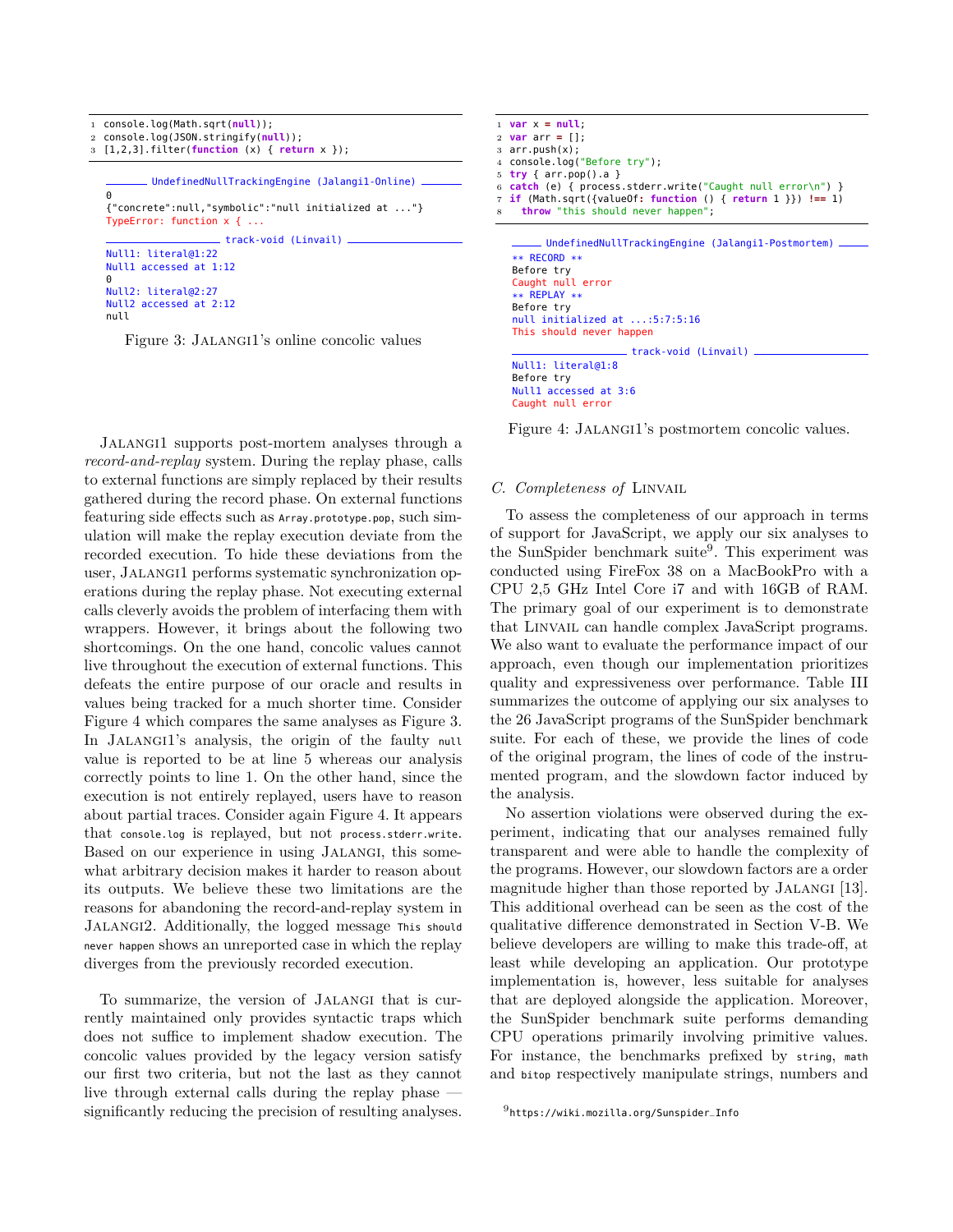| Benchmark                                 | $_{\text{LoC}}$          | $\rm LoC^*$              | Identity        | Track-NaN | Track-Void        | Taint           | Constraint     |
|-------------------------------------------|--------------------------|--------------------------|-----------------|-----------|-------------------|-----------------|----------------|
| $3d$ -cube                                | 357                      | 815                      | 336             | 396       | 386               | 376             | 365            |
| 3d-morph                                  | 65                       | 36                       | 3719            | 3856      | 4013              | 4286            | 4236           |
| 3d-raytrace                               | 449                      | 704                      | 556             | 741       | 720               | 730             | 710            |
| access-binary-trees                       | 56                       | 70                       | 1739            | 3086      | 2180              | 1958            | 1786           |
| access-fannkuch                           | $\overline{72}$          | $\overline{72}$          | 11681           | 16068     | 1474              | 13547           | 9436           |
| access-nbody                              | 176                      | 145                      | 9202            | 14502     | 9249              | 10985           | 7045           |
| access-nsieve                             | 48                       | 51                       | 4278            | 6924      | 6910              | 5190            | 3705           |
| bitops-3bit-bits-in-byte                  | 42                       | 29                       | 10677           | 29102     | 18902             | 17654           | 13346          |
| bitops-bits-in-byte                       | $\overline{32}$          | $\overline{31}$          | 11122           | 19895     | 17802             | 12938           | 12855          |
| bitops-bitwise-and                        | $\overline{37}$          | 11                       | 4547            | 16267     | 10932             | 7031            | 6303           |
| bitops-nsieve-bits                        | 44                       | 45                       | 15413           | 14581     | 14201             | $\overline{32}$ | 13534          |
| $\overline{\text{controll}}$ ow-recursive | 34                       | $\overline{72}$          | 5605            | 2826      | $\overline{720}1$ | 6391            | 5700           |
| crypto-aes                                | 428                      | 735                      | 2199            | 1820      | 2521              | 2990            | 2266           |
| $crypto-md5$                              | 294                      | 830                      | 2289            | 2128      | 2819              | 2911            | 1785           |
| $\overline{\text{crypto-shal}}$           | 230                      | 248                      | 2617            | 3471      | 3185              | 4500            | 2532           |
| date-format-tofte                         | $\overline{303}$         | 379                      | 1851            | 2036      | 2015              | 2243            | 1959           |
| date-format-xparb                         | 422                      | 829                      | 43              | 101       | 183               | 48              | 43             |
| math-cordic                               | 108                      | 79                       | 12436           | 15227     | 15401             | 17350           | 13376          |
| math-partial-sums                         | 47                       | 44                       | 474             | 577       | 601               | 693             | 462            |
| math-spectral-norm                        | 61                       | 81                       | 10087           | 10162     | 14891             | 14186           | 10865          |
| $regexp-dna$                              | 1723                     | 105                      | 5               |           | $\overline{4}$    | $\overline{5}$  | $\overline{5}$ |
| $string$ -base $64$                       | 139                      | 199                      | 2022            | 1492      | 1720              | 2465            | 2029           |
| string-fasta                              | 92                       | 189                      | 1674            | 1931      | 2184              | 2623            | 2628           |
| string-tagcloud                           | 271                      | 347                      | 18              | 18        | $\overline{12}$   | 22              | 21             |
| string-unpack-code                        | 83                       | 185                      | $\overline{75}$ | 29        | 45                | 74              | 44             |
| string-validate-input                     | 94                       | 74                       | 87              | 355       | 286               | 217             | 251            |
| Average                                   | $\overline{\phantom{0}}$ | $\equiv$                 | 4444            | 6446      | 5378              | 5055            | 4511           |
| First Quartile                            | $\overline{\phantom{0}}$ | $\overline{\phantom{0}}$ | 897             | 396       | 386               | 10985           | 365            |
| Median                                    | $\overline{\phantom{0}}$ | $\equiv$                 | 3719            | 3856      | 4013              | 4286            | 2628           |
| Third Quartile                            |                          | $\overline{\phantom{0}}$ | 10087           | 10162     | 7201              | 2623            | 6303           |

Table III: Slowdown factor on the SunSpider benchmarks for five analyses built on top of LINVAIL. LoC resp. LOC<sup>\*</sup> stands for the number of line of code of the original resp. instrumented benchmark.

even bits. Our approach is expected to perform poorly, but correctly on these kind of programs. Common web applications, however, are expected not to perform as many CPU-intensive operations. The typical slowdown factor is expected to be much lower than 5000X.

# VI. Related Work

In this section we discuss alternative techniques for implementing generic shadow executions. VALGRIND [9] is a popular framework for instrumenting binaries for the purpose of a dynamic analysis. We select this among many others because it describes the process of shadow execution in detail. During analysis, VALGRIND does not wrap primitive values but rather maintains a structure called a *shadow state*. At any time, this shadow state mirrors the state of the program under analysis but contains meta-information rather than runtime values. Since the program state remains free from meta-data, shadow states are not subject to the problems listed in Section II-C. Instead, the primary concern is keeping the shadow state in sync with the program state during system calls. Our approach does not suffer from this concern because side effects of external functions are being controlled by the access control system. In the next paragraph, we discuss how shadow states have been transposed to JavaScript.

In [13], Jalangi1 was presented as a record-andreplay dynamic analysis framework for JavaScript. We already discussed in detail the replay phase which incorporates syntactic traps and concolic values. We now focus on its record phase which embeds a structure called *shadow memory* that can be seen as an adaptation of the aforementioned shadow state. Jalangi mirrors the JavaScript environment by duplicating global variables, local variables and formal parameters. Similarly, the store is mirrored by duplicating the fields of every object.

We finally present works on *virtual values* which enable programmers to redefine the semantics of various operations normally hardwired by the language. Most of the time, virtual values are a collection of traps, each of which is a user-defined function that describes how a particular operation should behave on that virtual value. If a virtual value is encountered during an operation, its corresponding trap is triggered. The API provided in Section III-C can be seen as a virtualizing the runtime values of the program under analysis. The new proxy API for JavaScript [15] previously introduced in Section II-A comprises another example of value virtualization. But as proxies cannot virtualize primitive values, we could not use them as such in our work. In [2],